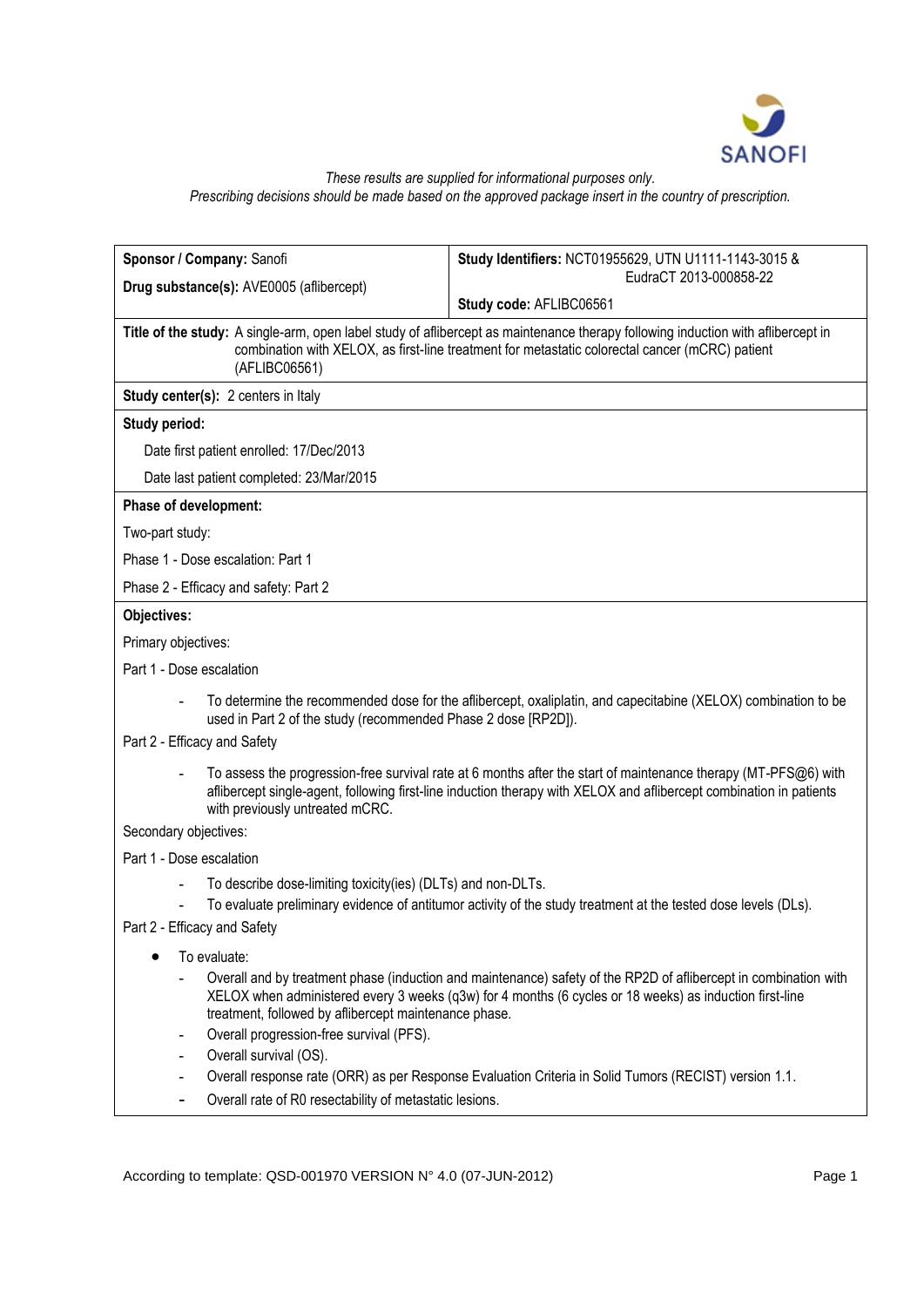

Exploratory objectives (Part 2 only):

To collect blood and tumor samples to perform investigations for potential biomarker testing, which may include:

Definition of predictive markers for aflibercept. Potential relationship between clinical endpoints following aflibercept therapy and potential sets of biomarkers was to be explored. The biomarkers to be analyzed included proteomic biomarkers in blood and tumors (such as factors and receptors related to angiogenesis process, inflammation, and tumor progression).

Evaluation of the pharmacodynamic activity of aflibercept by assessing the modulation of circulating analytes such as cytokines and angiogenic factors.

**Methodology:** This was a prospective, multicenter, open-label, Phase 1/2 (2-part), single-arm study of single-agent aflibercept as maintenance therapy following the end of the induction therapy with aflibercept combined with XELOX, in patients with previously untreated mCRC.

The study was designed in 2 parts to assess the safety, tolerability, and RP2D (Part 1 - dose escalation) of aflibercept, administered in combination with XELOX (A-XELOX induction) and to determine the antitumor activity of aflibercept given as single agent-maintenance therapy (A-maintenance), after completion of the aflibercept/XELOX induction (Part 2 - efficacy and safety).

A Study Steering Committee (SC) was set up, including at least the Study Chairman, 1 to 2 designated principal investigators, and Sponsor representatives. The SC was to supervise the conduct of the trial and advice regarding scientific, clinical, and eligibility matters.

In Part 1, a classical dose escalation design was used to treat sequential cohorts of 3 to 6 patients with aflibercept at a fixed dose and increasing doses of either capecitabine or oxaliplatin up to the end of the induction therapy (either 6 cycles or 18 weeks, whichever came first).

Dose levels in Part 1 are listed in Table 1.

| Table 1 - Dose levels escalation schedule |                                     |                                  |                                          |                             |  |
|-------------------------------------------|-------------------------------------|----------------------------------|------------------------------------------|-----------------------------|--|
| Dose Levels <sup>a</sup>                  | <b>Number of</b><br><b>Patients</b> | Oxaliplatin<br>mg/m <sup>2</sup> | Capacitabine<br>$mg/m2$ (twice<br>daily) | <b>Aflibercept</b><br>mg/kg |  |
| w                                         | $3-6$                               | 100                              | 850                                      | 6                           |  |
| -1                                        | $3-6$                               | 85                               | 850                                      | 6                           |  |
| II                                        | $3-6$                               | 100                              | 1000                                     | 6                           |  |
| Ш                                         | $3-6$                               | 130                              | 1000                                     | 6                           |  |

<span id="page-1-0"></span>*a* At any DL tested, patients that at the end of induction therapy qualified to switch to the maintenance therapy received aflibercept at the same dose of the induction therapy or at the dose shown to be tolerable at the last cycle of the induction phase (if dose reductions applied during the induction therapy).

<span id="page-1-1"></span>*b* If 2 DLTs at this DL, possibility to test DL -I.

The decision to escalate to the following DL was to be based on the number of patients experiencing drug-related DLTs during Cycle 1 among all treated patients (Table 2). The first 2 patients treated at each new DL were to be followed for a minimum of 3 weeks (1 full cycle) prior to enrolling/treating 1 additional patient at the same DL.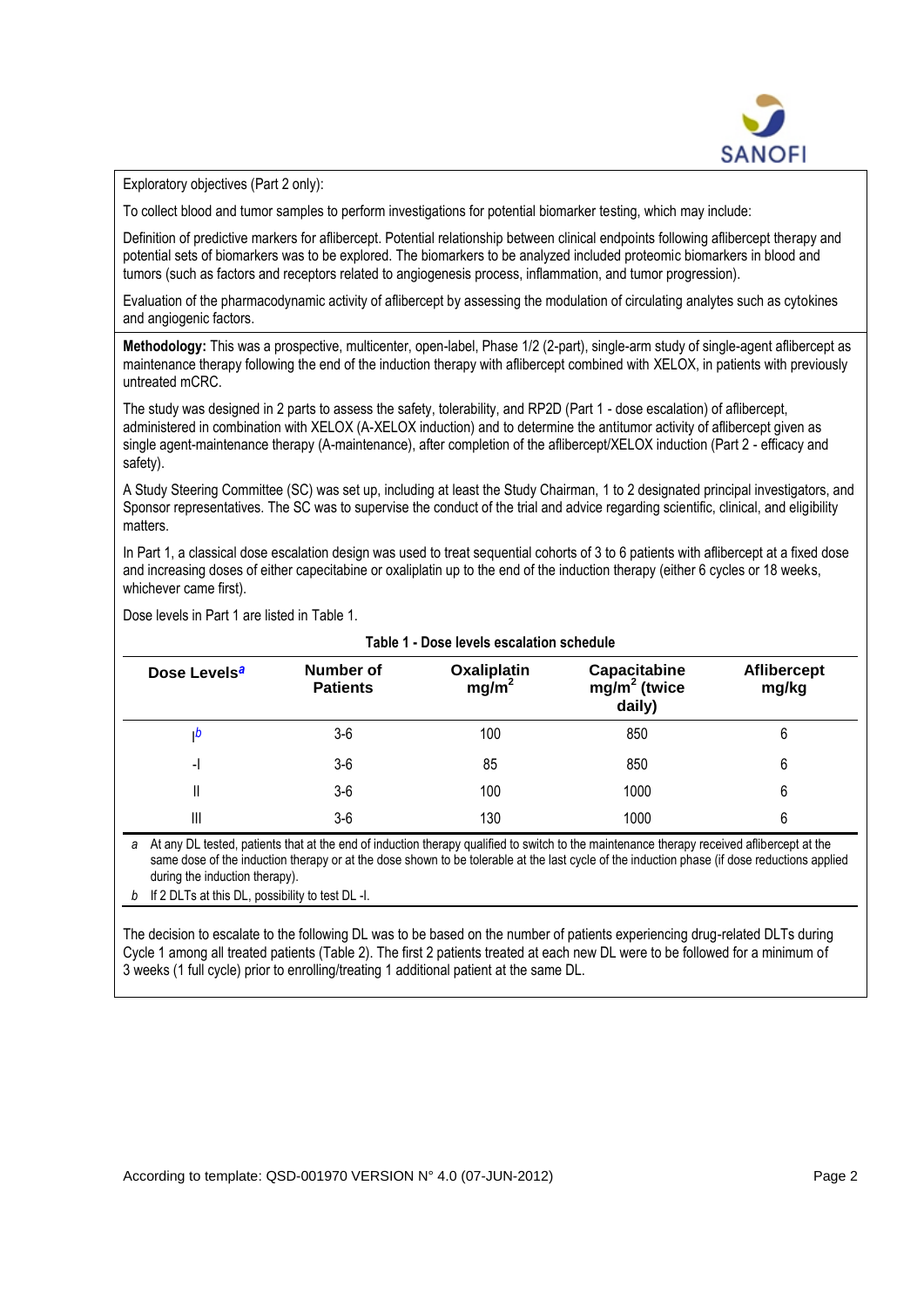

| <b>Number of Patients with Cycle</b><br>1 DLT at a Given DL | Dose escalation decision rule                                                                                                                                                                                                           |
|-------------------------------------------------------------|-----------------------------------------------------------------------------------------------------------------------------------------------------------------------------------------------------------------------------------------|
| 0 of first 3                                                | Enter at least 3 patients at the next DL.                                                                                                                                                                                               |
| 1 out of $3$                                                | Enter up to 6 patients at this DL.                                                                                                                                                                                                      |
|                                                             | If 0 of the 3 additional patients experienced DLT, then proceed to the next DL.                                                                                                                                                         |
|                                                             | If 1 or more of 3 additional patients experienced DLT, then dose escalation was be<br>stopped. Three additional patients were to be entered at the previous DL if<br>3 patients were treated at that dose.                              |
| $\geq$ 2                                                    | Dose escalation was to be stopped. Three additional patients were to be entered<br>at the previous DL if only 3 patients were treated at that dose. If 2 or more DLTs<br>were encountered at the first DL (DL I), DL -I might be tested |

to the next DL, the safety data, especially the reported DLTs, were to be reviewed. Dose escalat dose decrease decisions were to be based on the assessment of DLTs, in agreement between the Sponsor and the SC. Dose escalation was to be stopped if ≥33% of patients (≥2 in up to 6 patients) experienced a DLT at Cycle 1 (then that DL was to be considered to have unacceptable toxicity and the maximum administered dose reached), or in case cumulative Grade  $\geq 3$  (G >3) toxicity(ies) occurred (during A-XELOX induction period only) at a lower DL.

The RP2D was defined as the highest DL at which study treatment related DLTs were observed in less than 2 of 6 treated patients (or less than 33% of patients dosed and evaluable for the purpose of dose escalation if more than 6 patients).

In Part 2, patients were to be treated, with the constant dose of aflibercept (6 mg/kg) in combination with oxaliplatin and capecitabine at the RP2D, up to the end of the induction therapy (either 6 cycles or 18 weeks, whichever came first). In both Part 1 and Part 2 of the study, after the completion of the A-XELOX induction phase, patients without evidence of disease progression or unacceptable toxicity continued to receive aflibercept monotherapy as maintenance treatment (6 mg/kg, q3w). Treatment was administered q3w during both induction and maintenance periods.

In agreement with the Study Chair, the study enrollment was prematurely halted based on a thorough risk-benefit analysis after the first 4 patients were treated at the first DL (DL I) in the dose escalation part. Due to such a premature recruitment discontinuation, none of the planned efficacy analyses were performed and only safety results are summarized descriptively in this report.

| <b>Number of patients:</b>            | Planned: 6 to 24 patients in Part 1 and 72 patients in Part 2 |  |  |
|---------------------------------------|---------------------------------------------------------------|--|--|
|                                       | Randomized: 6                                                 |  |  |
|                                       | Treated: 4                                                    |  |  |
| Evaluated:                            |                                                               |  |  |
|                                       | Safety: 4                                                     |  |  |
| Diagnosis and criteria for inclusion: |                                                               |  |  |

The main selection criteria were:

- Histologically or cytologically-proven adenocarcinoma of the colon or rectum with unresectable metastatic disease and at least 1 measurable lesion (according to RECIST version 1.1 guidelines). Patients with exclusive bone metastases were excluded.
- No prior systemic anti-cancer treatment for metastatic disease (prior [neo] adjuvant therapy with fluoropyrimidine was allowed if relapse >6 months from its end and prior adjuvant oxaliplatin containing therapy allowed if relapse >12 months from its end).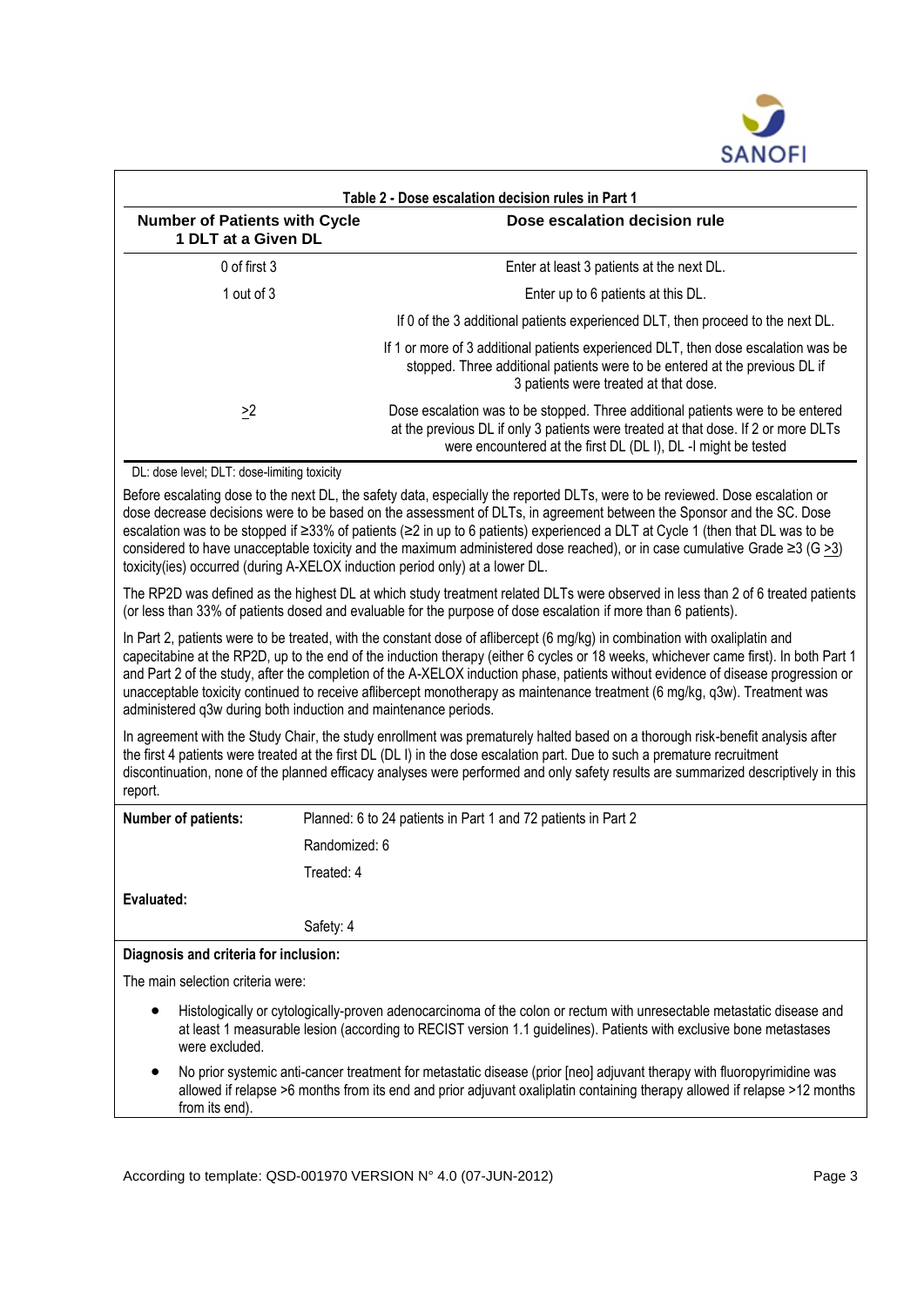

- No prior adjuvant treatment after resection of distant metastases and no prior treatment with angiogenesis inhibitors (ie, adjuvant setting via clinical trial).
- Signed written informed consent.

## **Study treatments**

**Investigational medicinal product:** Aflibercept

Formulation: Aflibercept was supplied as a sterile, non-pyrogenic, colorless to pale-yellow colored concentrate solution for infusion at 25 mg/mL, in single-use 10 mL vials (8.4 mL content, with a withdrawable content of 8.0 mL). The content of the vials was diluted prior to infusion with 0.9% sodium chloride or 5% dextrose solution.

Route of administration: 1-hour (up to 2 hours) intravenous (IV) infusion

Dose regimen: A cycle was defined as a 3-week period.

Induction therapy: Aflibercept: 6 mg/kg on Day 1 q3w, for up to 6 cycles or 18 weeks whichever came first.

Maintenance therapy (A-maintenance): Aflibercept: 6 mg/kg on Day 1 q3w (± 2 days)

**Noninvestigational medicinal products:** Oxaliplatin and capecitabine

Formulation: The marketed formulations of oxaliplatin and capecitabine were used.

Routes of administration: Oxaliplatin: 2-hour IV infusion Capecitabine: oral administration

Dose regimen:

Induction therapy: Oxaliplatin: 85 or 100 or 130 mg/m<sup>2</sup> (dose according to the DL reached in Part 1 or RP2D in Part 2 of the study) as a 2-hour IV infusion on Day 1 q3w.

Capecitabine: 850 or 1000 mg/m<sup>2</sup> twice daily (dose according to the DL reached in Part 1 or RP2D in Part 2), continuously from Day 1 to Day 14 (followed by a 7-day rest period).

**Duration of treatment:** Three-week cycles of aflibercept with oxaliplatin and capecitabine were continued up to 6 cycles or 18 weeks (whichever came first) as induction therapy, followed by aflibercept as maintenance therapy up to disease progression or unacceptable toxicity or patient's refusal of further treatment.

During induction therapy, if oxaliplatin or capecitabine was discontinued following any related adverse event (AE), then aflibercept in combination with the remaining chemotherapy agent (either oxaliplatin or capecitabine) was to be continued until disease progression, unacceptable toxicity, or up to completion of induction therapy (6 cycles). If aflibercept was discontinued, then XELOX (or any of its components if either oxaliplatin or capecitabine was discontinued) was to be continued until disease progression, unacceptable toxicity, or up to completion of induction therapy, whichever was first. At the end of the induction therapy, in absence of progressive disease or unacceptable toxicity, aflibercept could have been reintroduced as maintenance therapy if considered as appropriate upon the Investigator's clinical judgment and following discussion with the Sponsor and the SC.

The patient was to be removed from the study if both oxaliplatin and capecitabine were discontinued.

Dose reduction and/or treatment delay and/or treatment discontinuations were planned in case of severe and/or unresolved toxicity.

# **Duration of observation:**

From informed consent to a 30-day follow-up at minimum after the last study treatment administration.

In case of study treatment discontinuation without disease progression, efficacy data continued to be collected every 9 weeks until disease progression, death, or end of study (whichever came first).

Following documentation of progressive disease (PD), patients were to be followed for survival status until death, patient's refusal, or end of the study (whichever came first).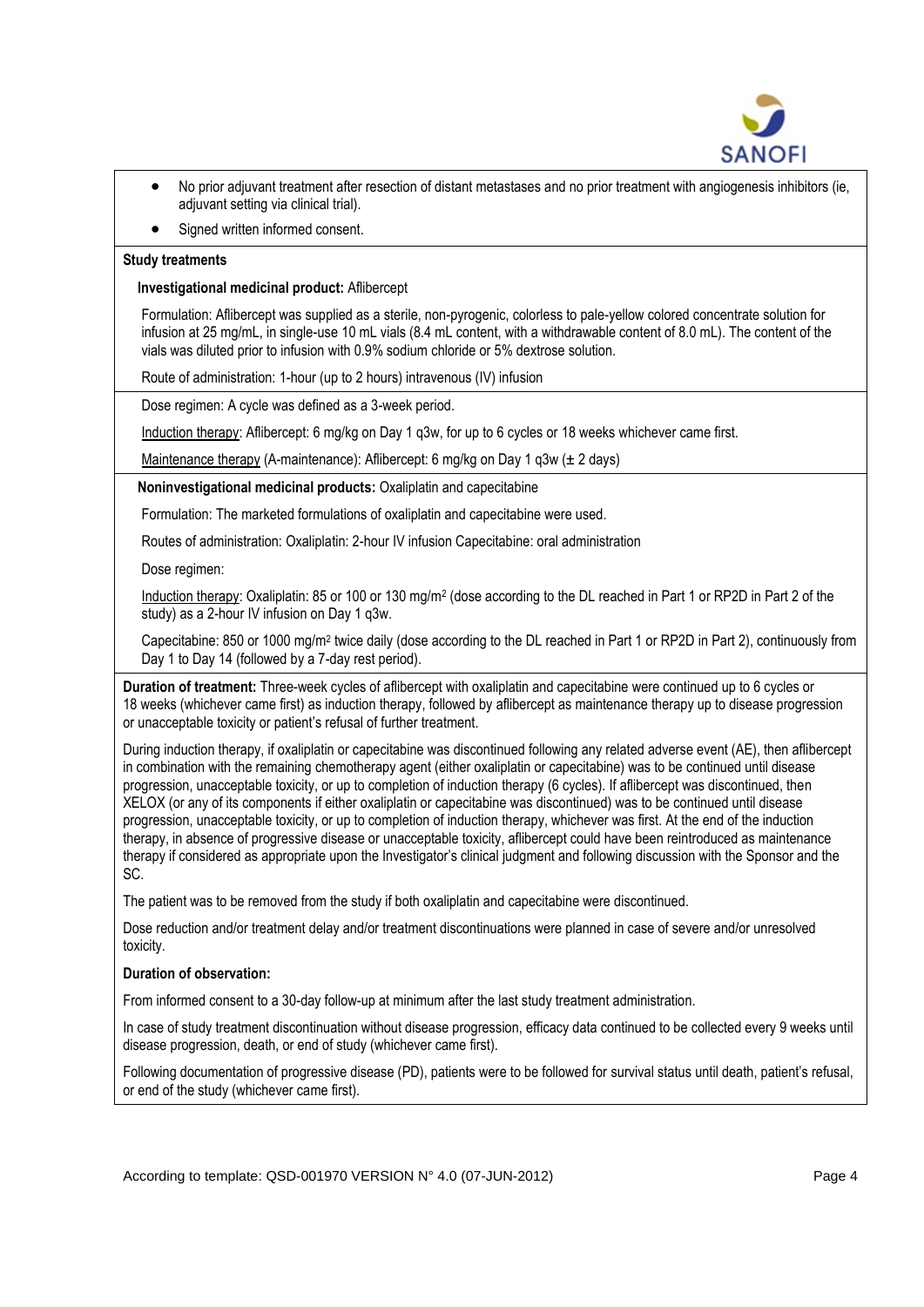

## **Criteria for evaluation:**

## **Safety:**

*Primary Endpoint*

Study Part 1

The primary endpoint was the definition of the RP2D to be used in Part 2 of the study, based on the assessment of the study treatment related DLTs observed during the first cycle of study treatment.

In this study, DLTs were defined as any of the following AEs:

- 1. Grade 4 neutropenia lasting >7 consecutive days
- 2. Febrile neutropenia or neutropenic infection
- 3. Grade 4 thrombocytopenia
- 4. Grade 3 thrombocytopenia associated with bleeding requiring transfusion
- 5. Any Grade 4 nonhematological treatment related event
- 6. Grade 3 nausea/vomiting or diarrhea lasting ≥4 days despite adequate supportive therapies
- 7. Grade 3 other nonhematological toxicities, excluding alopecia (G2), anorexia, fatigue, hypersensitivity responsive to adequate treatment and controlled hypertension. Anorexia, fatigue, and hypertension were to be considered as DLT only if G4 or evaluated as not manageable despite adequate medical management (eg, excessive in frequency or duration or requiring excessive use of supportive therapies).

a) Controlled  $G \leq 3$  hypertension was not to be considered a DLT unless the Investigator and Sponsor concluded that such inclusion was necessary

b) Grade 3 peripheral sensory neuropathy of ≤21 days duration was not to be considered a DLT unless the Investigator and Sponsor concluded that such inclusion was necessary. However, G3 peripheral sensory neuropathy that did not improve to G <2 at time of retreatment (within 5 weeks) was not to be excluded from the DLT definition.

8. Urinary protein excretion of >3.5 grams per 24 hours that did not recover to <2.0 grams per 24 hours within 2 weeks was to be considered a DLT.

9. Symptomatic arterial thromboembolic events including cerebrovascular accidents, myocardial infarctions, transient ischemic attacks, new onset or worsening of pre-existing angina.

Any G3 nonhematologic toxicity that was judged by the SC to be clinically insignificant because it was either transient without affecting performance status, or clearly unrelated to study drug, was to be excluded from the DLT definition.

These AEs were to be considered as study treatment related in the absence of clear evidence to the contrary, and if not related to disease progression, graded using the National Cancer Institute-Common Terminology Criteria for Adverse Events (NCI-CTCAE) scale (version 4.03).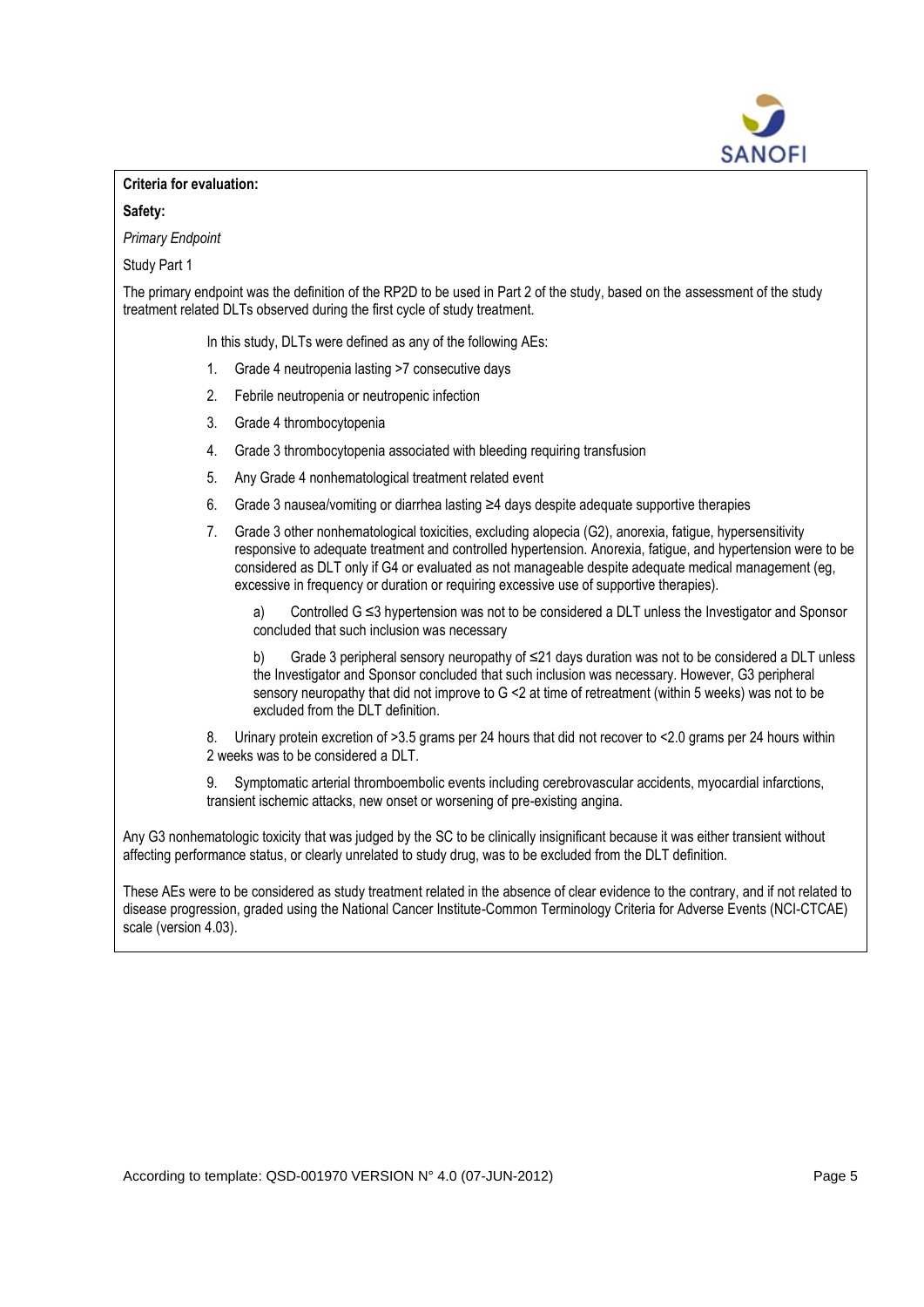

## *Secondary Endpoints:*

## Study Part 1 and Part 2

**-** The secondary safety endpoints included the safety and tolerability profile of the study treatment (overall and by treatment phase) and its characterization in terms of the type, frequency, severity, timing, and relationship to study therapy.

Safety and tolerability were to be assessed through the collection of AEs, physical examination, laboratory data (hematology, biochemistry, and urinalysis), and vital signs (blood pressure and Eastern Cooperative Oncology Group performance status [ECOG PS]) at specified intervals throughout the study.

## **Efficacy:**

*Primary endpoint:*

Study Part 1

**-** Not applicable

Study Part 2

- **-** The primary efficacy endpoint was the MT-PFS@6, defined as the proportion of patients alive without progression at 6 months after the start of the aflibercept maintenance therapy.
	- Tumor assessments were to be performed every 9 weeks up to disease progression and evaluated according to the RECIST version 1.1 criteria.

## *Secondary endpoints:*

Study Part 1

**-** Tumor response evaluation: Category of response such as complete response (CR), partial response (PR) as best response, or PD, defined as per RECIST version 1.1 criteria.

Study Part 2

- **-** The ORR was defined as the sum of the CR rate and PR rate assessed according to the RECIST version 1.1 criteria.
- **-** The PFS was defined as the time interval from the date of registration into the study to the date of first observation of disease progression or death (due to any cause), whichever was first. If death or progression was not observed at the time of end of study, the patient was to be censored at the date of last valid tumor imaging without evidence of progression or the end of study date, whichever was first.

Tumor imaging for response and progression was to be performed at baseline and every 9 weeks up to disease progression.

- **-** The OS was defined as the time interval from the date of registration into the study to the date of death due to any cause. In the absence of confirmation of death, survival time was to be censored at the earliest between the last date the patient was known to be alive and the end of study date.
- **-** Overall R0 metastases resection rate was defined as the percentage of patients reaching an R0 metastases resection, defined as the complete absence of invasive carcinoma on histological examination at the time of definitive surgery.

## **Exploratory endpoints (in Part 2 only)**

Exploratory analysis should have been performed in an effort to find biomarkers predicting, but not limited to, the efficacy (like response rate, MT-PFS@6 and/or PFS) and/or risk factors associated to antiangiogenic class side effects.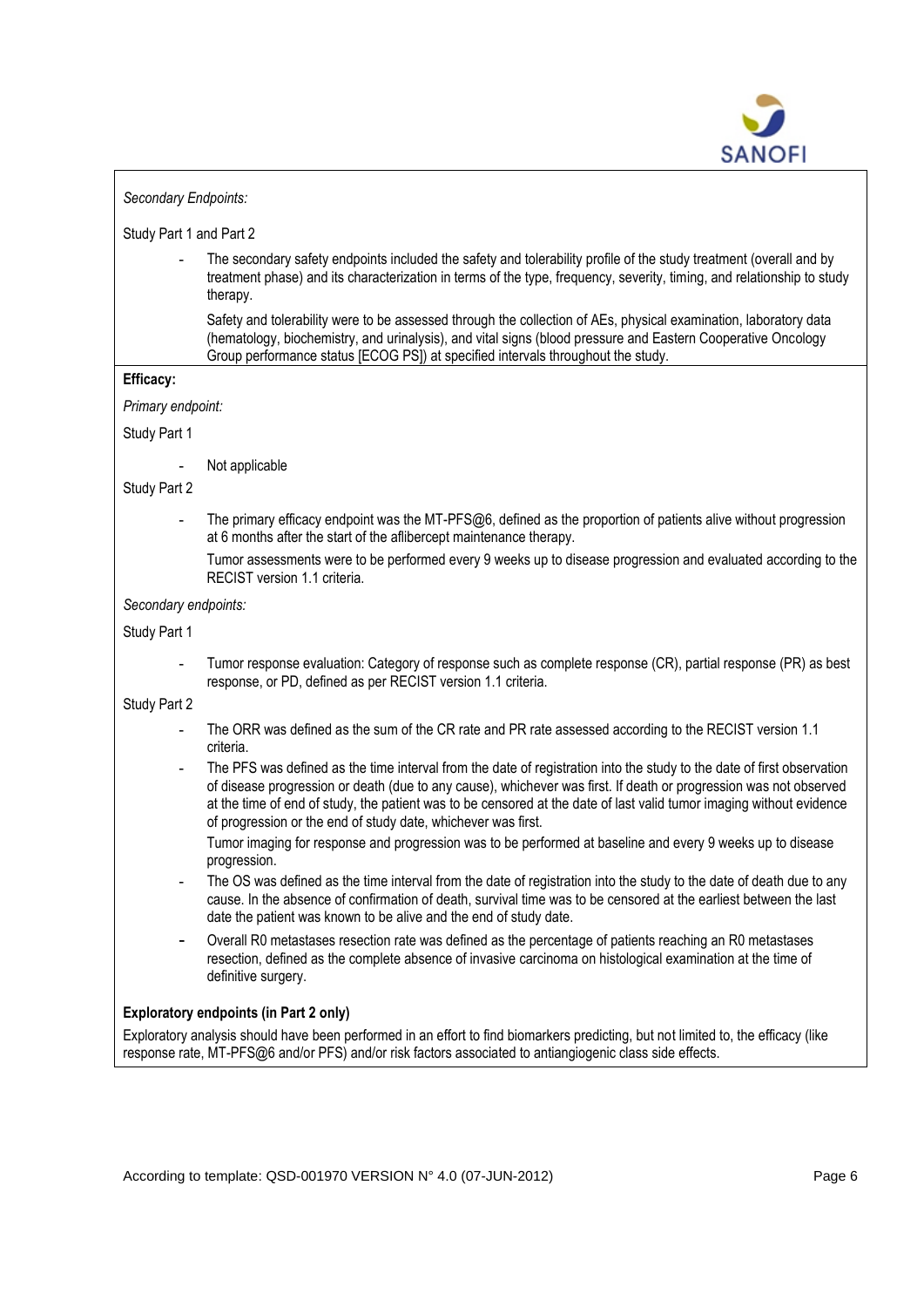

Blood sampling and tumor sample collection were to be performed before first study treatment and at specified intervals, in order to identify pharmacodynamic markers specific to aflibercept treatment in Part 2 of the study. The plasma concentration of analytes (growth factors, cytokines, or soluble receptors related to angiogenesis, inflammation, or tumor progression) was to be analyzed before and during treatment. Tumor samples were also to be collected for biomarker testing. Correlative studies might have been performed to detect any correlation between biomarker expression/changes and clinical disease outcome.

The current report is an abbreviated report, and as such, only the safety results are presented. The following safety criteria were evaluated and analyzed using descriptive statistics:

Adverse events and serious adverse events (SAEs)

Laboratory parameters: hematology and biochemistry (gradable and non-gradable) and urinalysis

The extent of exposure during induction and maintenance therapies

#### **Statistical methods:**

#### **Sample size determination:**

For Part 1, the sample size was expected to vary depending on the DLTs observed for each DL of the triplet combination and it was estimated that approximately 6 to 24 patients would be enrolled in case of completion of the full planned DLs.

For Part 2, the sample size calculation was based on the primary efficacy variable of MT-PFS@6, with the following assumptions: Progression-free survival time has an exponential distribution

Median PFS in maintenance therapy is 6 months, based on historical data

Comparison of 6-months PFS rate versus a theoretical rate of 30% (null hypothesis) at a 1-sided 5% significance level with 80% power.

Based on the above assumptions, 43 evaluable patients in the maintenance therapy were needed to reach 80% power. Moreover, it was expected that nearly 40% would stop therapy during the 4 months of the induction therapy, due to disease progression or toxicity. To achieve such a sample size in the maintenance therapy, it was estimated that 72 patients would have to enter the induction therapy.

#### **Analysis populations: Safety populations Study Part 1**

Evaluable DLT population: Defined as the subset of the whole Part 1 patients that was exposed to at least 1 dose (even incomplete) of the study treatment and had a DLT assessment at Cycle 1. In practice, a DLT form was to be filled in at the end of Cycle 1. This was to include patients followed up to the end of the evaluation period or patients who had experienced a DLT validated by the SC. Patients excluded from this population were to be replaced. This population was to be the primary analysis population for the definition of the RP2D to be used in the study Part 2.

Study Parts 1 and 2

Safety population: Defined as the subset of the ITT population that took at least 1 dose (even incomplete) of study treatment. This was to include all Part 2 patients as well as patients treated at the RP2D in Part 1 of the study. This population was for safety analyses.

Efficacy populations

Study Part 1

Not-recommended Phase 2 dose (N-RP2D) population: Defined as the set of patients that gave their informed consent and were exposed to at least 1 dose (even incomplete) of the study treatment, at a DL other than the RP2D level. This population was not to include patients treated at the RP2D.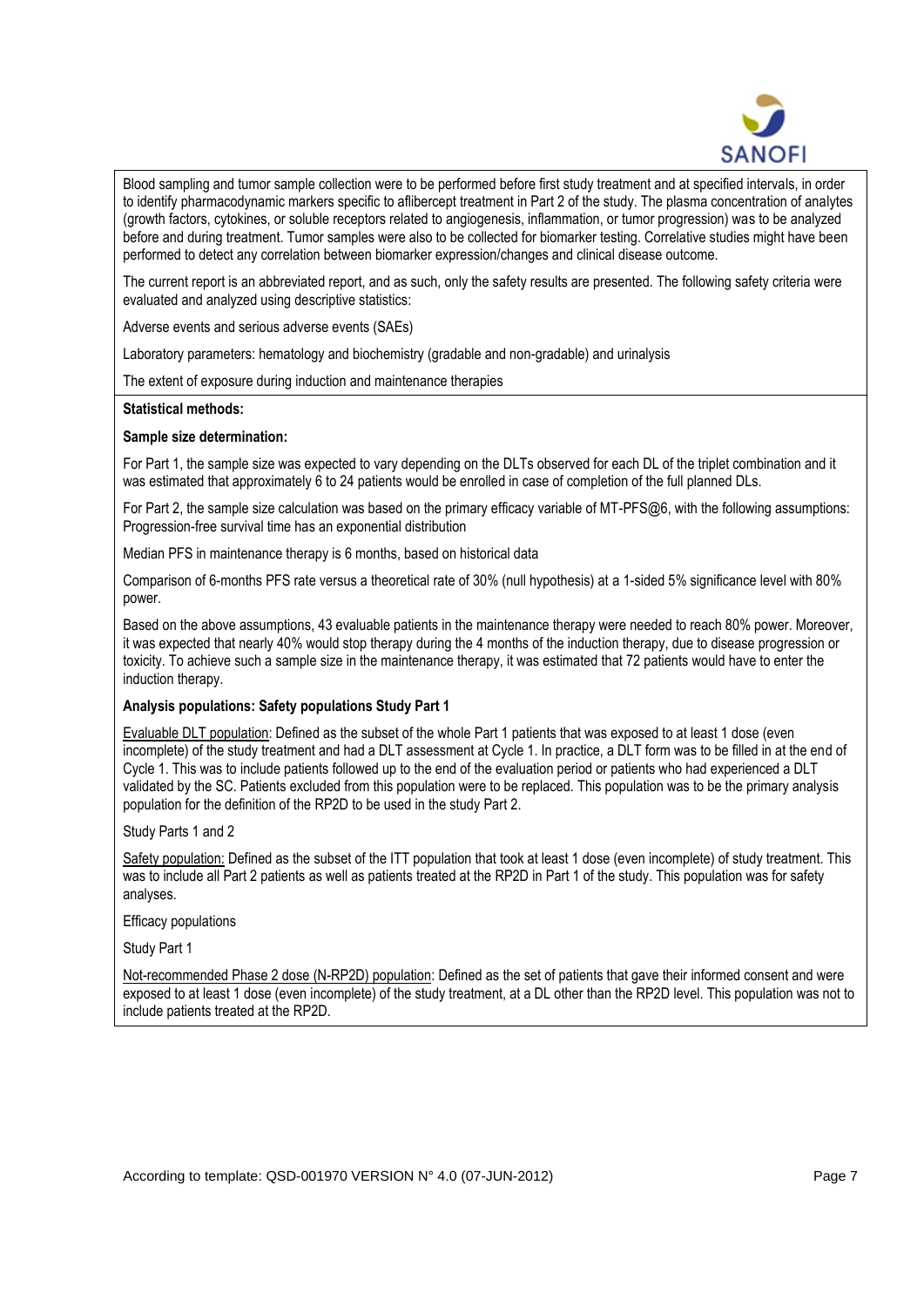

# Study Parts 1 and 2

Intent-to-treat (ITT) population: Defined as the set of all patients who gave their informed consent and were successfully registered into the study. This population was to be used as the secondary analysis population for PFS and ORR analyses and as the primary analysis population for OS. This would include all Part 2 patients as well as patients treated at the RP2D in Part 1 of the study.

- **-** On maintenance population: Defined as the subset of the ITT population that entered the A-maintenance phase and received at least 1 maintenance cycle, with at least 1 postmaintenance tumor evaluation (except for patients with early documented PD, or who died due to PD, before having any postmaintenance tumor evaluation). This was to be the primary analysis population for the primary efficacy endpoint (MT-PFS@6).
- **-** Evaluable population (EP) for tumor response: Defined as the subset of ITT population with measurable disease at study entry (as per RECIST version 1.1 criteria), who received at least 1 cycle of treatment, with at least 1 postbaseline tumor evaluation, except for early disease progression (PD before first planned tumor assessment - ie, 9 weeks after first infusion) or death. This population was to be the primary analysis population for PFS and ORR analyses.
- **-** EP for metastases resection rate (R0): Defined as the subset of the ITT population that had undergone a metastases resection with assessment at surgery (if any). This population was to be for supportive efficacy analyses on the R0 resection rate.

## **Biomarker populations**

Biomarker population: Defined as the set of patients included, treated, with a plasma sample drawn and successfully analyzed at baseline, and at least 1 plasma sample drawn and successfully analyzed on-treatment.

Tumor marker population: Defined as patients included, treated, with a tumor tissue collected at baseline, and successfully analyzed for tumor markers.

## **Statistical analyses:**

Safety: The primary endpoint of Part 1 (dose escalation) was to determine the RP2D of the triplet combination to be used in Part 2 of the study. As the study enrollment was prematurely discontinued and only 4 patients were treated, the dose escalation was not fully performed. Thus, it was not possible to fully assess the primary endpoint.

Efficacy: The primary objective of Part 2 was dependent on the primary objective of Part 1. As the primary objective of Part 1/dose escalation was not reached, no efficacy and/or pharmacodynamic exploratory analyses were performed.

Consequently, only listings on AE/SAE, hematology and biochemistry parameters, urinalysis, and extent of exposure are provided in this abbreviated CSR. The NCI-CTCAE version 4.03 was used to grade clinical AEs and laboratory data. Clinical laboratory values were converted to standard international units by data management, and then were graded according to the NCI-CTCAE version 4.03 whenever applicable, using laboratory ranges provided by the laboratory analyzing the sample whenever possible or using generic normal ranges for other parameters. The maximum grade (worst) per patient was listed. When the NCI-CTCAE was not applicable, laboratory values "out of normal ranges" were listed.

## **Summary:**

This study was planned to include 2 parts (Part 1 and Part 2) but the study enrollment was prematurely discontinued by the Sponsor due to a G3 hypertension incidence, observed in the first 4 patients treated at the first DL tested (3 patients had G3 and 1 patient had G2 hypertension), that was higher than expected compared to the known aflibercept safety profile when it is administered in combination with standard chemotherapeutic agents. Thus, only limited data (safety listings) are presented in this report.